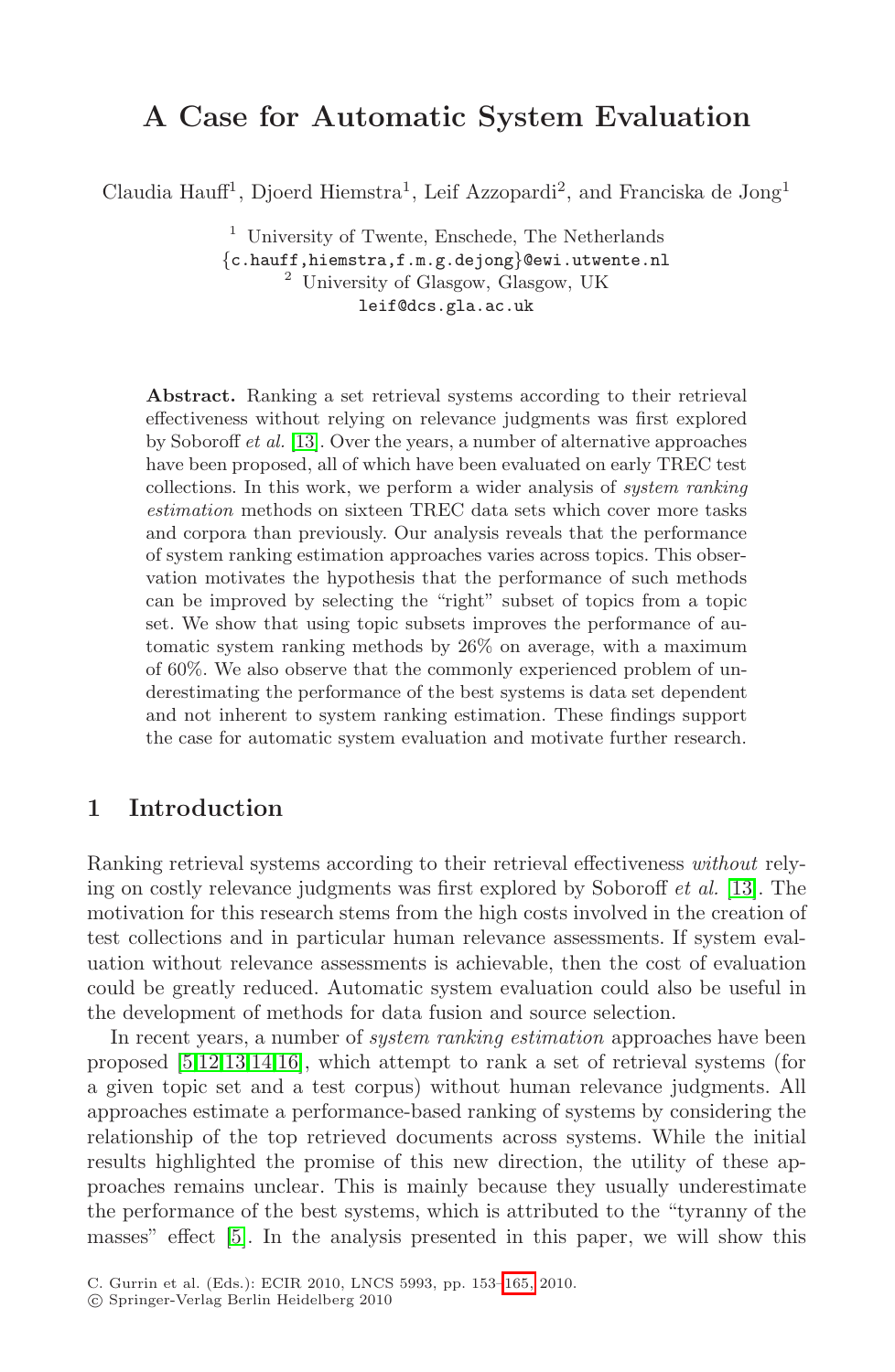problem not to be inherent to s[ys](#page-1-0)tem ranking estimation methods. In previous work [5,12,13,14,16], the evaluations were mostly performed on the TREC-  $\{3,5,6,7,8\}$  data sets<sup>1</sup>. In this work, perform a much wide[r an](#page-12-4)alysis. We consider sixteen different TREC data sets, including a range of non-adhoc task data sets (such as expert search) and adhoc tasks on non-traditional corpora (such as the blog corpus). We find that the extent of mis-ranking the best systems varies considerably between data sets and is indeed strongly related to the degree of human intervention in the manual runs of a data set<sup>2</sup>.

We also investigate the number of topics required to perform system ranking estimation. In all existing [ap](#page-1-1)proaches, the retrieval results of the full TREC topic set are relied upon to form an estimate of system performance. However, in [11] it was found that some topics are better suite[d t](#page-3-0)han others to differentiate the performance of retrieval systems. We hypothesize and verify experimentally, that with the right subset of topics, the current methods for estimating system rankings without relevance judgment can be significantly impr[ov](#page-11-0)ed. These findings suggest that under certain conditions, automatic system evaluation is a viable alternative to human relevance-judgments based evaluations.

<span id="page-1-1"></span>This paper is organized as follows: in Sec. 2 we provide an overview of related work and the motivation for relying on subsets of topics for system ranking. The research questions and the experimental setup are outlined in Sec. 3. The result section (Sec. 4) contains (i) a comparison of four ranking estimation approaches, (ii) motivational experiments to show the validity of using topic subsets, and, [\(](#page-11-1)[iii](#page-12-5)) a first attempt to automatically find "good" subsets of topics. In Sec. 5 conclusions are drawn and directions for future work are discussed.

## **2 Related Work**

Research aiming to reduce the cost of evaluation has be[en](#page-12-6) [c](#page-12-6)onducted along two lines: a number of approaches focus on *reducing* the amount of manual assessments required [2,6,8], while others rely on *fully automatic* evaluation. We only consider approaches of the second category, that is, we focus on algorithms that require no manual assessments at all.

<span id="page-1-0"></span>The first work in this area is attributed to Soboroff *et al.* [13]. It was motivated by the fact that the relative ranking of retrieval systems remains largely unaffected by the assessor disagreement in the creation of relevance judgments [15]. This observation led to the proposal to use automatically created *pseudo* relevance judgments which are derived as follows: first, the top retrieved documents of all systems to rank for a topic are pooled together such that a document that

<sup>1</sup> When we speak of a data set, such as TREC-3, we mean all retrieval runs submitted to the Text REtrieval Conference (TREC, http://trec.nist.gov/) for the topics of that task. A retrieval run is the output of a retrieval system and thus by ranking retrieval runs, we rank retrieval systems.

<sup>&</sup>lt;sup>2</sup> In the setting of TREC, a run is labelled automatic, if no human intervention was involved in its creation, otherwise it is considered to be manual (e.g. by providing explicit relevance judgments, manually re-ranking documents etc.).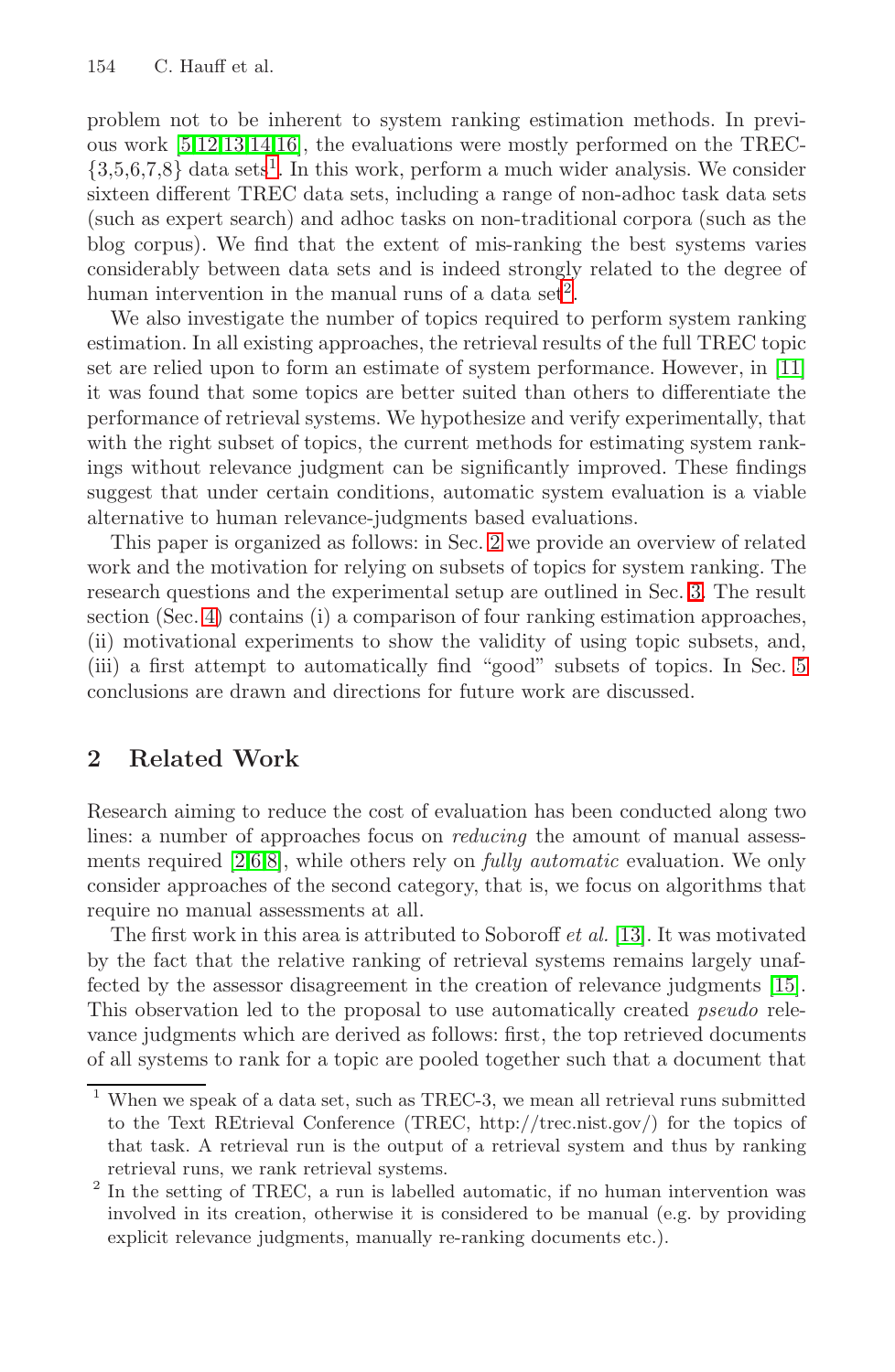is retrieved by x systems, appears x t[ime](#page-12-0)s in the pool. Then, a number of documents, the so called *pseudo relevant documents*, are drawn at random from the pool. This process is performed for each topic and the subsequent evaluation of each system is performed with [pse](#page-11-2)udo relevance judgments in place of relevance judgments. A system's effectiveness is estimated by its pseudo mean average precision. To determine the accuracy of the estimated system ranking, it is compared against the ground truth ranking, that is the ranking of systems according [to](#page-12-7) Mean Average Precision (MAP). The experiments in [13] were performed on TREC-{3,5,6,7,8}. The reported correlations were significant, however, one major drawback was discovered: whereas the ranking of the poorly and moderately performing systems was estimated quite accurately, the best performing systems were always ranked too low. It was suggested in [5] that this observation can be explained by the "tyranny of the masses" effect, where the best systems are estimated to perform poorly due to being different from the average system.

The exploitation of pseudo relevant documents has been further investigated by Nuray & Can  $[12]$ , on very similar data sets  $(TREC - \{3,5,6,7\})$ . In contrast to [13], not all systems to be ranked participate in the derivation of pseudo relevance judgments. The author[s ex](#page-12-0)perimented with different methods to find a good subset of  $P\%$  of systems; overall, the best approach was to select those systems that were most different from the average system. Once a subset of nonaverage systems is determined, the top b retrieved documents of each selected system are merged and the top  $s\%$  of the merged result list constitute the pseudo relevance judgments. The best performing result list merging mechanism was found to be Condorcet voting, where each document in the list is assigned a value according to its rank. This way, not only the frequency of occurrence of a document in various result lists is a factor as in [13], but also the rank the docume[nt i](#page-12-1)s retrieved at. T[he](#page-11-2) [re](#page-12-7)[por](#page-12-0)[ted](#page-12-2) correlations were generally higher than in [13]. However, our experiments will show that this is not always the case when evaluating a wider range of data sets.

In [16] it was proposed to rank the systems according to their reference count. The reference count of a system and its ranked list for a particular topic is the number of occurrences of documents in the ranked lists of the other retrieval systems. Experiments on TREC-{3,5,6,7,10} generally yielded lower correlations than in [5,12,13]. A somewhat similar strategy, the structure of overlap method, was proposed by Spoerri [14]. In contrast to [5,12,13,16], not all systems are ranked at once, instead random groupings of five systems are ranked repeatedly. For each grouping and for each of the topics, the percentag[e](#page-5-0) S% of documents in the ranked lists found by only one and the percentage  $A\%$  of documents found by all five systems are determined. The three scores  $S\%$ ,  $A\%$  and  $(S\% - A\%)$  were proposed as estimated system score. These scores are further averaged across the number of topics in the topic set. Since each system participates in a number of groupings, the scores across those groupings are again averaged, leading to the final system score. The reported correlations are significantly higher than in [5,12,13,16]. However, not all the systems that participated in TREC were used, only particular subsets (specifically the best automatic systems). In Sec. 4,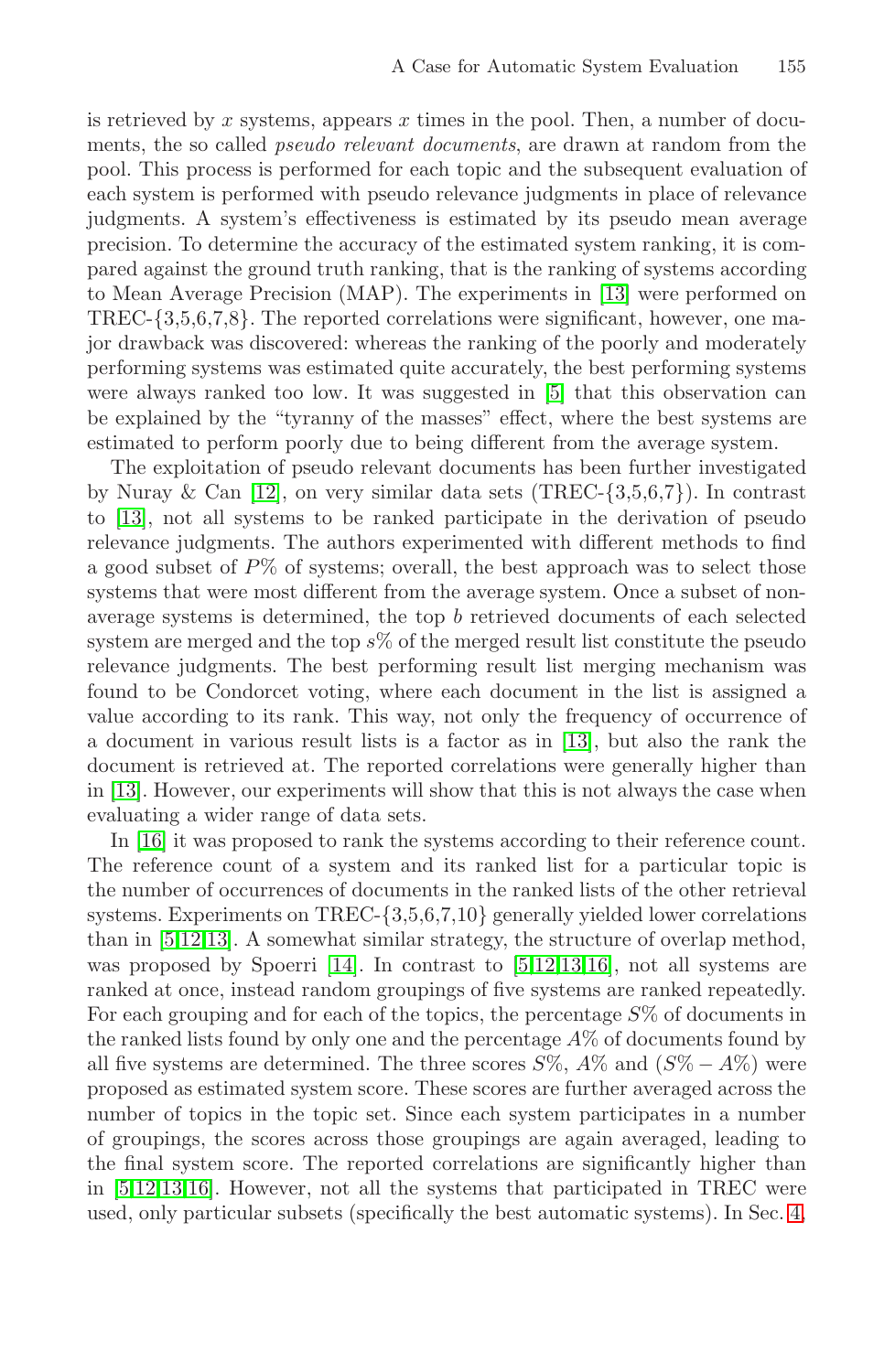we will show that this approach does not perfo[rm](#page-12-4) better than the originally proposed method by Soboroff *et al.* [13] when all available systems are included.

While each system ranking estimation method takes a different approach, a comm[on u](#page-12-4)nderlying assumption is that all topics are equally useful when estimating the per[fo](#page-12-8)rmance based ranking of systems. However, recent research on evaluation which relies on manual judgments to rank systems has found that only a subset of topics is needed [11]. In order to explore the relationship between a set of topics and a set of systems, Mizzaro & Robertson [11] took a network analysis based view. They proposed the construction of a complete bipartite *Systems-Topic graph* where systems and topics are nodes and a weighted edge between a system and a topic represents the retrieval effectiveness of the pair. While the study in [11] was theoretical in nature, an empirical study has been performed by Guiver *et al.* [9] yielding similar conclusions: that selecting the right subset of topics provides a similar indication of relative system performance to using the full topic set. If the right subset of topics could be selected, then the number of topics needed to compare systems could be greatly reduced. In this work, we examine whether topic subsets could also be used to improve the performance of system ranking estimation methods.

## <span id="page-3-0"></span>**3 An Analysis of System Ranking Estimation Methods**

Given the prior research on automatic system ranking estimation, the following analysis of these methods is undertaken to (i) evaluate the main approaches on a wide variety of data sets, (ii) to validate (or not) previous findings, and (iii) to improve the current approaches by using subsets of the full set of topics. Specifically, we examine the following research qu[es](#page-12-9)[tio](#page-12-7)[ns:](#page-12-0)

- 1. To what extent does the performance of system ranking estimation approaches depend on the set of systems to rank and the set of topics available?
- 2. By reducing the topic set size, can the performance of current system ranking estimation methods be improved?
- 3. Can topic subsets, that improve the performance of system ranking estimation methods, be selected automatically?

We focus the analysis on four system ranking estimation approaches [7,12,13,14] and evaluate them across sixteen different data sets. The following subsections detail the data sets used, the system ranking estimation approaches and the commonly employed evaluation measure of system ranking estimation.

#### **3.1 Data Sets**

As in [5,12,13,14,16], we rely on TREC tasks over different years in our experiments. However, whereas earlier studies focused mainly on TREC-{3,5,6,7,8}, we include a much wider variety of data sets. In particular, we evaluated **TREC-** *{***6,7,8***}* (adhoc tasks on the TREC Vol. 4+5 corpus), **TREC-***{***9,10***}* (adhoc tasks on the WT10g corpus), **TB-***{***04,05,06***}* (adhoc tasks on the GOV2 corpus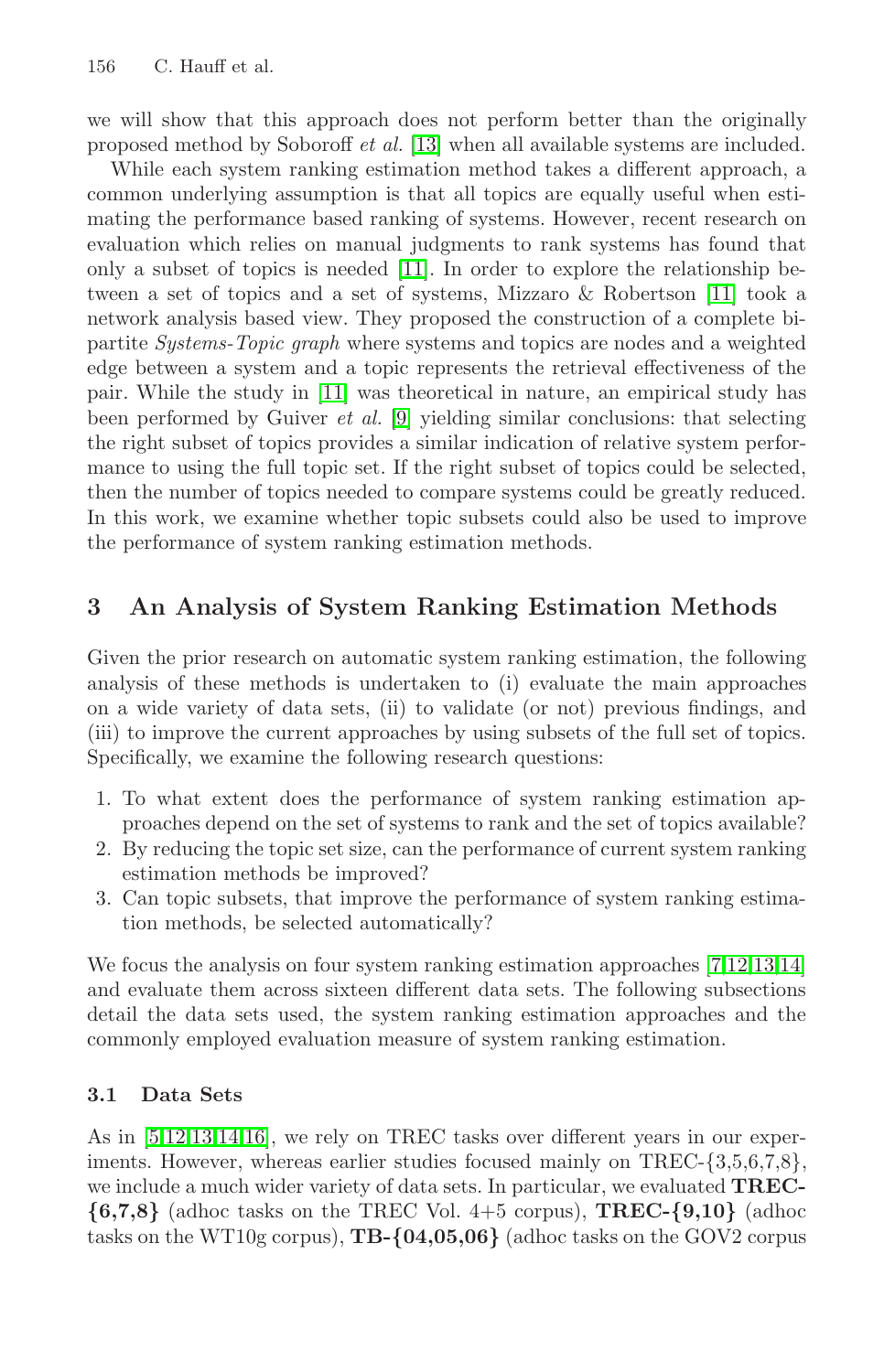with to[pic](#page-6-0)s from the TeraByte tracks), **CLIR-01** (Cross-Language track 2001), **NP-02** (Named Page Finding track 2001), **EDISC-05** (Enterprise Discussion track 2005), **EEXP-05** (Enterprise Expert Search track 2005), **BLTR-06** (Blog Topical Relevance track 2006), **GEN-07** (Genomics track 2007), **LEGAL-07** (Legal track 2007) and **RELFB-08** (Relevance Feedback track 2008). All data sets can be downloaded from the TREC website.

The number of retrieval systems to rank for each data set varies between 37 and 129, while the number of topics, that are used to evaluate the systems, ranges from 25 to 237 (Tab. 1). Included in our experi[men](#page-12-7)ts are all available runs, automatic as well as manual an[d s](#page-12-0)hort as well as long runs. We preprocessed the availa[ble](#page-12-1) corpora (TREC Vol. 4+5, WT10g and GOV2) by applying Krovetz stemmin[g \[1](#page-12-9)0] and stopword removal.

#### **3.2 Algorithms**

Based on the results in the literature, we employ four different system ranking estimation methods: the data fusion  $(DF)$  approach by Nuray & Can [12], the random sampling (RS) approach by Soboroff *et al.* [13], the structure of overlap approach (SO) by Spoerri [14], and the document similarity auto-correlation (*ACSim*) approach by Diaz [7].

While DF, RS and SO were introduced in Sec. 2, *AC[Sim](#page-1-1)* has not been applied to system ranking estimation yet. The motivation for evaluating these approaches is their mix of information sources.  $RS$  relies on document overlap as shown in [5], while DF takes the rank a system assigns to a document into account. *ACSim* goes a step further and considers the content similarity of documents. Finally, SO ranks a large number of subsets of systems to achieve a ranking across all systems. Due to space constraints, we only briefly sketch the parameter settings of DF, RS and SO as these methods have already been described in Sec. 2.

**Data fusion (DF).** We evaluate the three parameters of the approach over a wide range of values:  $s = \{1\%, 5\%, 10\%, 20\%, ..., 50\%\}, P = \{10\%, 20\%, ..., 100\%\}$ and  $b = \{10, 20, ..., 100, 125, ..., 250\}$ . To determine the parameter setting of a data set, we train on the remaining data sets available for that corpus, e.g. the parameters of TREC-6 are those that lea[d to](#page-12-0) the best performance on TREC- {7,8}. Data sets for training are only available for TREC-{6-10} and TB-{04-06} though. For the remaining data sets, we choose the parameter setting, that gives the best performance across those data sets:  $s = 10\%$ ,  $b = 50$  and  $P = 100\%$ . that is, the best results are achieved when *not* biasing the selection of systems  $(P = 100\%)$ . Since the parameters are optimized on the test set, we expect DF to perform very well in those instances.

**Random sampling (***RS***).** We follow the methodology from [13] and rely on the 100 top retrieved documents per system. The percentage of documents to sample from the pool is sampled from a normal distribution with a mean according to the mean percentage of relevant documents in the relevance judgments and a standard deviation corresponding to the deviation between the different topics.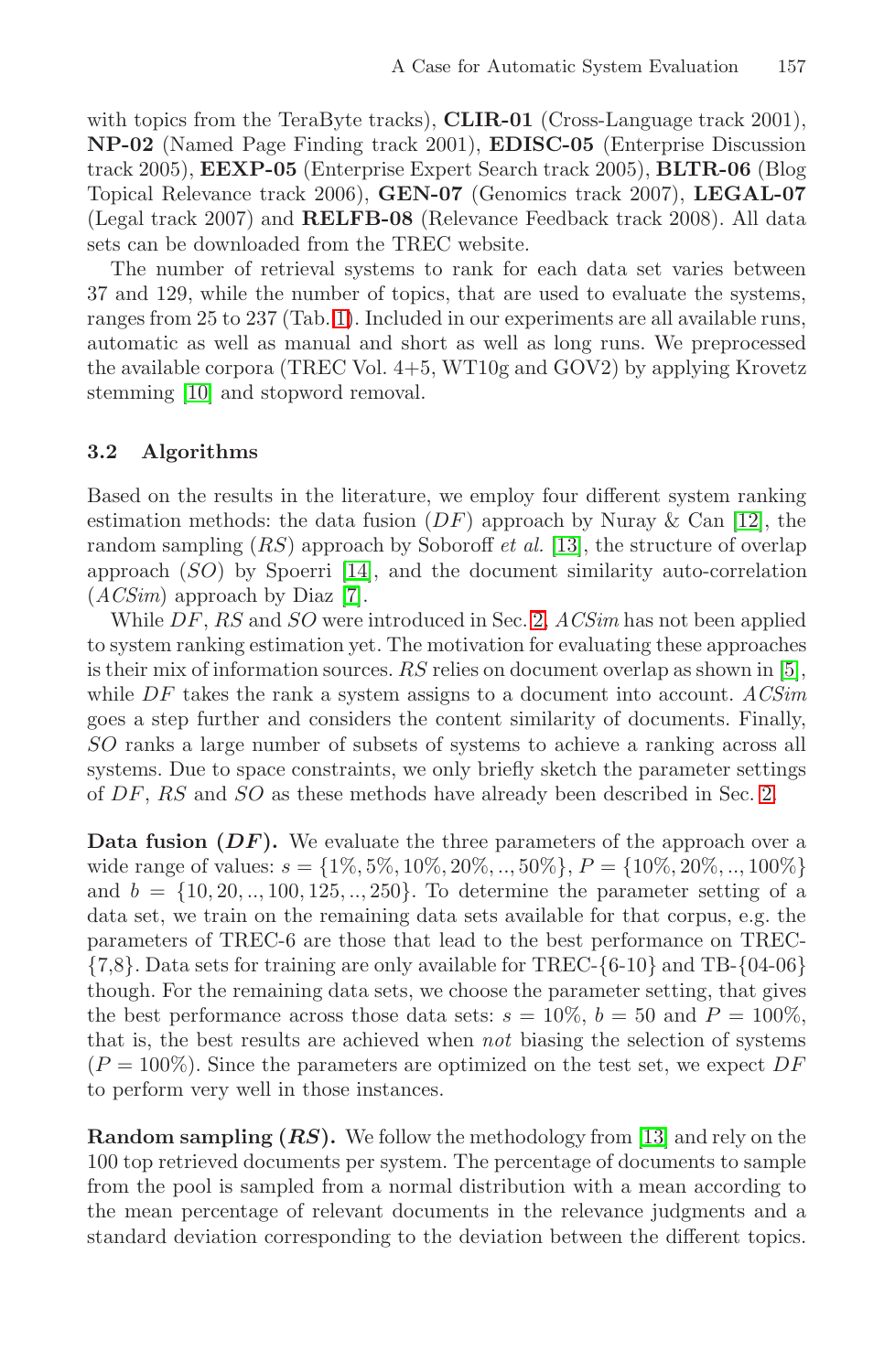This requires some knowledge about the distribution of relevance judgments; this proves not to be problematic however, [as](#page-12-9) [fi](#page-5-1)xing the percentage to a small value yields little variation in the results. As in [13], due to the randomness of the process, we perform 50 trials and average the results.

**Structure of overlap (***SO*). As in [14], we rely on the top 50 retrieved documents per system and report the results of the  $(S\% - A\%)$  score, as it gives the best results which is in accordance to [14].

**Document similarity auto-correlation (***ACSim***).** *ACSim* [7]<sup>3</sup>, is based on the notion that well performing systems are likely to fulfill the cluster hypothesis, while poorly performing systems are not. Based on a document's retrieval scores [ve](#page-12-9)ctor **y** of the top 75 retrieved documents, a perturbed score vector  $\tilde{\mathbf{y}}$  is derived. Each element  $y_i$  is replaced in  $\tilde{\mathbf{y}}$  by the weighted average of scores of the 5 most similar documents (based on TF.IDF) in **y**. If the cluster hypothesis is fullfilled, we expect the most similar documents to also receive a similar score by the retrieval system, otherwise high document similarity is not expressed in similar scores and  $\tilde{y}_i$  will be different from  $y_i$ . The average score vector  $\mathbf{y}_\mu$  is formed by averaging **y** over all systems. To score each system, the linear correlation coefficient between  $y_\mu$  and  $\tilde{y}$  is determined. Here, a system is estimated to perform well, if it is similar to the average system. In [7] this approach has been used to rank systems according to single topics, while we use it to rank systems across a set of topics. Please note, that we can only report *ACSim* for the data sets, for which the corpora were available to us: TREC-{6-10} and TB-{04-06}.

### **3.3 Correlation of System Rankings**

<span id="page-5-0"></span>Each system ranking estimation method outputs a list of systems ordered by estimated system performance (i.e. system ranking). To provide an indication of the quality of an approach, this ranking is correlated against the ground truth ranking, which is determined by the retrieval effectiveness using relevance judgments. In all but two data sets, the effectiveness measure is MAP. Mean reciprocal rank and statistical AP [4] are the measures used for NP-02 and RELF[B-08](#page-7-0) respectively. Reported is the rank correlation coefficient Kendall's Tau  $\tau \in [-1, 1]$ , which measures the degree of correspondence between two rankings [1].

## <span id="page-5-1"></span>**4 E[mp](#page-12-9)irical Findings**

In Sec. 4.1 we compare the performances of DF, RS, SO and *ACSim* on the full set of topics. Then, in Sec. 4.2, we will show that: (i) system rankings cannot be estimated equally well for each topic in a topic set, (ii) relying on topic subsets can improve the accuracy of system ranking estimation, and (iii) automatically selecting subsets of topics can lead to improvements in system ranking.

<sup>&</sup>lt;sup>3</sup> Referred to as  $\rho(\tilde{\mathbf{y}}, \mathbf{y}_{\mu})$  in [7].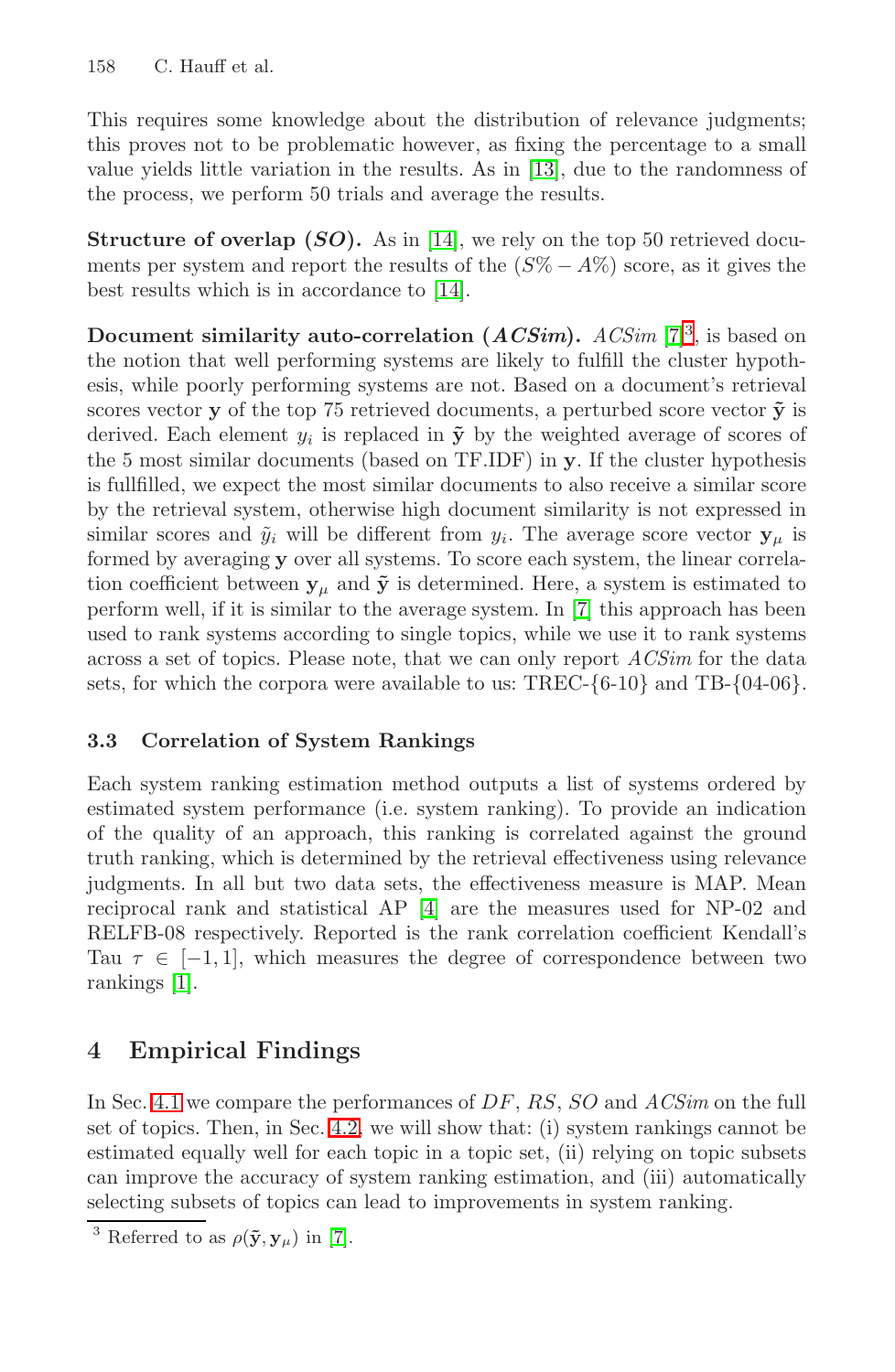#### <span id="page-6-1"></span>**4.1 System Ranking Estimation on the Full Set of Topics**

<span id="page-6-0"></span>In Tab. 1, the results of the evaluation are shown in terms of Kendall's  $\tau$ . DF performs best on TREC-{6,7}, the poor result on TREC-8 is due to an extreme parameter setting learned from TREC- $\{6,7\}$ . The highly data set dependent behavior of DF is due to its bias: the pseudo relevant documents are selected from non-average systems. A system that is dissimilar to the average system, can either perform very well or very poorly.  $RS$  outperforms  $DF$  on the remaining six data sets, where training data for  $DF$  $DF$  is available (TREC-{9,10}, TB-{0,4-06}). On the eight data sets without training data, DF's parameters were optimized on the test set - despite this optimization  $RS$  outperforms  $DF$  in four instances.

**Table 1.** System ranking estimation on the full set of topics. All correlations reported are significant ( $p < 0.005$ ). The highest  $\tau$  per data set is bold. Column  $\#sys$  contains the number of retrieval systems to rank for a data set with **#top** topics. The final three columns contain the name of the best system according to the ground truth which is expressed in mean reciprocal rank (NP-02), statistical AP [4] (RELFB-08) and MAP (all other data sets) respectively. **M/A** indicates whether the best system is manual (M) or automatic (A). **ER** shows the estimated rank of the best system by the RS approach. Rank 1 is the top rank.

|              |     |           | Kendall's Tau $\tau$ |          |  | RS based rank estimate |                                   |              |                |
|--------------|-----|-----------|----------------------|----------|--|------------------------|-----------------------------------|--------------|----------------|
|              |     | #sys #top | DF                   | ACSim SO |  | $_{\rm RS}$            | best system                       | $M/A$ ER     |                |
| TREC-6       | 73  | 50        | 0.600                | 0.425    |  | $0.470 \, 0.443$       | uwm t 6a0                         | М            | 57             |
| TREC-7       | 103 | 50        | 0.486                | 0.417    |  |                        | $0.463$ 0.466 <i>CLARIT98COMB</i> | М            | 74             |
| TREC-8       | 129 | 50        | 0.395                | 0.467    |  |                        | $0.532$ 0.538 READWARE2           | М            | 113            |
| TREC-9       | 105 | 50        | 0.527                | 0.639    |  |                        | $0.634$ 0.677 $i$ tt $00m$        | М            | 76             |
| TREC-10      | 97  | 50        | 0.621                | 0.649    |  |                        | $0.598$ 0.643 $i$ it $01m$        | М            | 83             |
| $TB-04$      | 70  | 50        | 0.584                | 0.647    |  |                        | $0.614$ 0.708 $uogTBOEL$          | $\mathsf{A}$ | 30             |
| $TB-0.5$     | 58  | 50        | 0.606                | 0.574    |  |                        | $0.604$ 0.659 indri $05AdmfL$     | A            | 32             |
| <b>TB-06</b> | 80  | 50        | 0.513                | 0.458    |  |                        | $0.447$ 0.518 indri06AtdnD        | A            | 20             |
| $CLIR-01$    | 47  | 25        | 0.697                |          |  |                        | $0.650$ 0.702 $BBN10XLB$          | A            | $\overline{2}$ |
| $NP-02$      | 70  | 150       | 0.667                |          |  |                        | $0.668$ 0.693 thunp3              | $\mathsf{A}$ | 17             |
| $EDISC-05$   | 57  | 59        | 0.668                |          |  |                        | $0.614$ 0.666 TITLETRANS          | $\mathsf{A}$ |                |
| $EEXP-0.5$   | 37  | 50        | 0.589                |          |  |                        | 0.502 0.483 THUENT0505            | $\mathsf{A}$ | 10             |
| BLTR-06      | 56  | 50        | 0.482                |          |  |                        | $0.357$ 0.523 $wxoqf2$            | A            | 5              |
| $GEN-07$     | 66  | 36        | 0.578                |          |  |                        | $0.362$ $0.563$ <i>NLMinter</i>   | М            |                |
| $LEGAL-07$   | 68  | 43        | 0.754                |          |  | 0.749 0.741            | $otL07$ frw                       | М            |                |
| RELFB-08     | 117 | 237       | 0.537                |          |  |                        | $0.544$ 0.559 Brown.E1            | М            | 65             |

Relying on TF.IDF based doc[umen](#page-7-1)t similarity d[oes no](#page-7-2)t aid, shown by *ACSim* performing worse than RS in seven out of eight data sets. SO performs slightly better than RS on three data sets, on the remaining twelve its performance is worse.

As discussed, the commonly cited problem of automatic system evaluation is the mis-ranking of the best systems. To give a better impression of the ranking accuracy, in Fig. 1 scatter plots of the estimated system ranks versus the MAP based ground truth system ranks are shown for two data sets. Apart from the best systems, which are severely mis-ranked in Fig. 1(a), the estimated ranking shows a good correspondence to the true ranking. In contrast, in Fig. 1(b), the best systems are estimated more accurately.

As in previous work evaluations have mostly been carried out on early TREC data sets, where the problem of underestimating the best systems occurs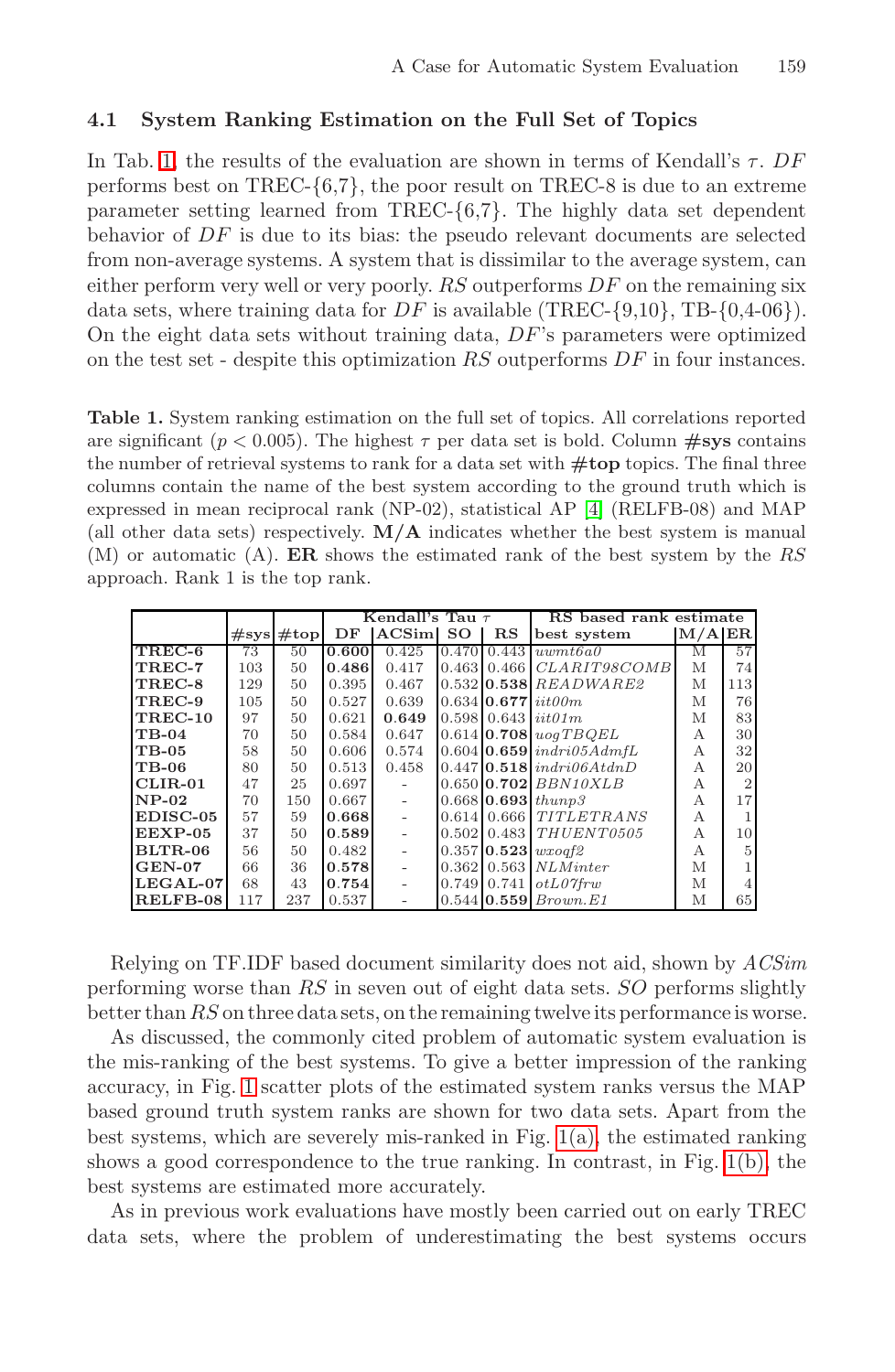<span id="page-7-2"></span><span id="page-7-1"></span>

Fig. 1. Scatter plots of estimated system ranks versus ground truth (MAP) based system ranks. Each marker indicates one system. Rank 1 is assigned to the best system.

consistently, it has been assumed to be a general issue. When considering more recent and diverse data sets, we find this problem to be dependent on the set of systems to rank. Tab. 1 also contain[s](#page-7-3) the estimated rank (ER) of the best system by the RS approach, which in the ground truth is assigned rank 1. For instance, while for TREC-8, the best system is estimated to be ranked at rank 113 ( $\tau = 0.54$ ), the corresponding estimated ranking on GEN-07 is 1 ( $\tau = 0.56$ ), that is, the best system is corr[ect](#page-7-4)ly identified. The fact that both  $\tau$  values are similar, suggests that both,  $\tau$  and ER, should be reported, as sometimes we are most interested in identifying the best systems correctly. A look at the best systems for each data set shows, that in TREC-{6-10} the best systems are manual and derived with a great deal of human intervention<sup>4</sup>. The best systems of TB-{04-06} on the other hand, are automatic. A similar observation can be made for the more recent data sets, the best systems are mostly automatic. In the case of GEN-07 and LEGAL-07, where the best systems are classified as manual, the human intervention is less pronounced<sup>5</sup>. The severe mis-ranking of RELFB-08's best system is a result of the task, which is to exploit manually judged documents for ranking, that is the systems are based on considerable human intervention.

<span id="page-7-0"></span>We conclude, that in contrast to previous work, RS is the most consistent and overall the best performing approach. Furthermore, in contrast to common belief, automatic system evaluation methods are capable of identifying the best runs, when they are automatic or involve little human intervention. The extent of the mis-ranking problem is largely influenced by the amount of human intervention in the best manual runs.

#### <span id="page-7-4"></span><span id="page-7-3"></span>**4.2 System Ranking Estimation on Topic Subsets**

In this section, we will show that the ability of system ranking estimation methods to rank systems correctly, differs significantly between the topics of a topic

<sup>4</sup> E.g. the best system of TREC-6, *uwmt6a0*, was created by letting four human assessors judge documents for their relevance for more than 100 hours.

<sup>&</sup>lt;sup>5</sup> E.g. the best system of GEN-07, *NLMinter*, relied on manually reformulated queries.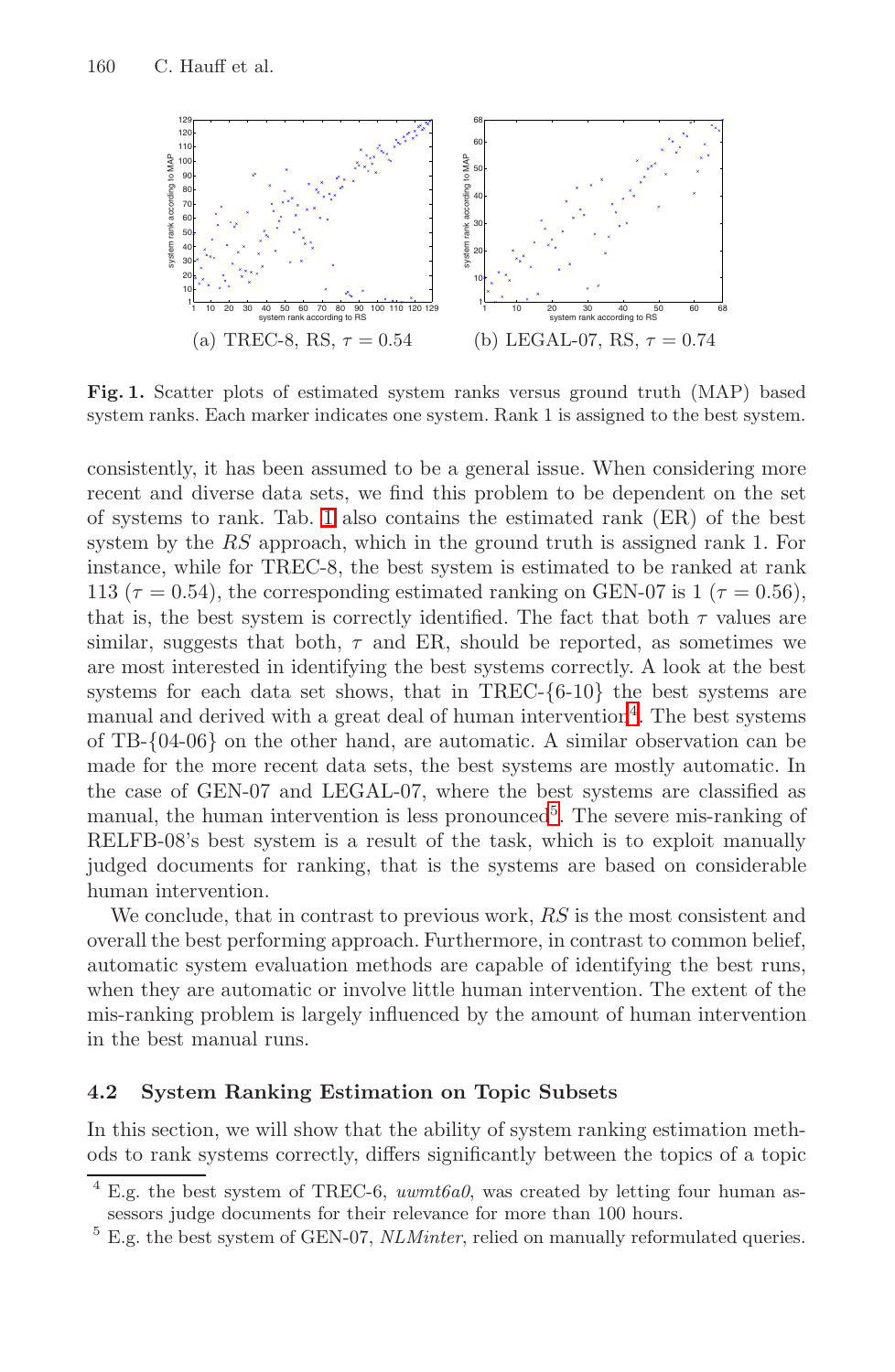set. While for a number of topics the estimated rankings are highly accurate and close to the ground truth rankings, for other topics they fail. Based on this observation, we hypothesize th[at](#page-8-0) the performance of system ranking estimation approaches can be improved, if the "right" subset of topics is used.

**Single Topic Performance.** For each topic, we evaluate the estimated ranking of systems by correlating it against the ground truth ranking which is based on average precision. Here, we are not interested in how well a single topic can be used to approximate the ranking of systems over the entire topic set. We are interested in how well the system ranking estimation approach performs for each individual topic. Due to space constraints, in Tab. 2, we only present results for four data sets. Across the data sets and system ranking estimation methods, the spread in correlation between the best and worst case is very wide; in the worst case, there is no significant correlation between the ground truth and the estimated ranking, in the best case the estimated ranking is highly accurate. These findings form our motivation: if we can determine a subset of topics for which the system ranking estimation algorithms perform well, we hypothesize that this will enable us to achieve a higher estimation accuracy of the true ranking across the full set of topics.

<span id="page-8-1"></span><span id="page-8-0"></span>**Table 2.** Single topic dependent ranking performance: minimum and maximum estimation ranking accuracy in terms of Kendall's  $\tau$ . Significant correlations ( $p < 0.005$ ) are marked with *†*.

|                       | DF |                        | $\operatorname{ACSim}$ |  | - SO |                                                                                                                        | <b>RS</b> |  |
|-----------------------|----|------------------------|------------------------|--|------|------------------------------------------------------------------------------------------------------------------------|-----------|--|
|                       |    |                        |                        |  |      | min. $\tau$ max. $\tau$ min. $\tau$ max. min. $\tau$ max. $\tau$ min. $\tau$ max. $\tau$                               |           |  |
| $\rm{TREC\text{-}6}$  |    |                        |                        |  |      | $\vert$ 0.008 0.849 <sup>†</sup> $\vert$ -0.134 0.777† $\vert$ -0.147 0.752† -0.106 0.823†                             |           |  |
| $TB-04$               |    |                        |                        |  |      | $0.002$ $0.906$ <sup>+</sup> $-0.038$ $0.704$ <sup>+</sup> $-0.056$ $0.784$ <sup>+</sup> $-0.025$ $0.882$ <sup>+</sup> |           |  |
| $CLIR-01$             |    | $0.268$ $0.862\dagger$ |                        |  |      | $-$ 0.221 0.876 <sup>†</sup> 0.248 0.839 <sup>†</sup>                                                                  |           |  |
| LEGAL-07 0.027 0.690+ |    |                        |                        |  |      | $-$ 0.058 0.691 <sup>+</sup> $-$ 0.008 0.690 <sup>+</sup>                                                              |           |  |

<span id="page-8-3"></span><span id="page-8-2"></span>

**Fig. 2.** Topic subset selection experiments

**Topic Subset Performance.** Having shown that the quality of ranking estimation varies between topics, we now investigate if selecting a subset of topics from the full topic set is useful in the context of system ranking estimation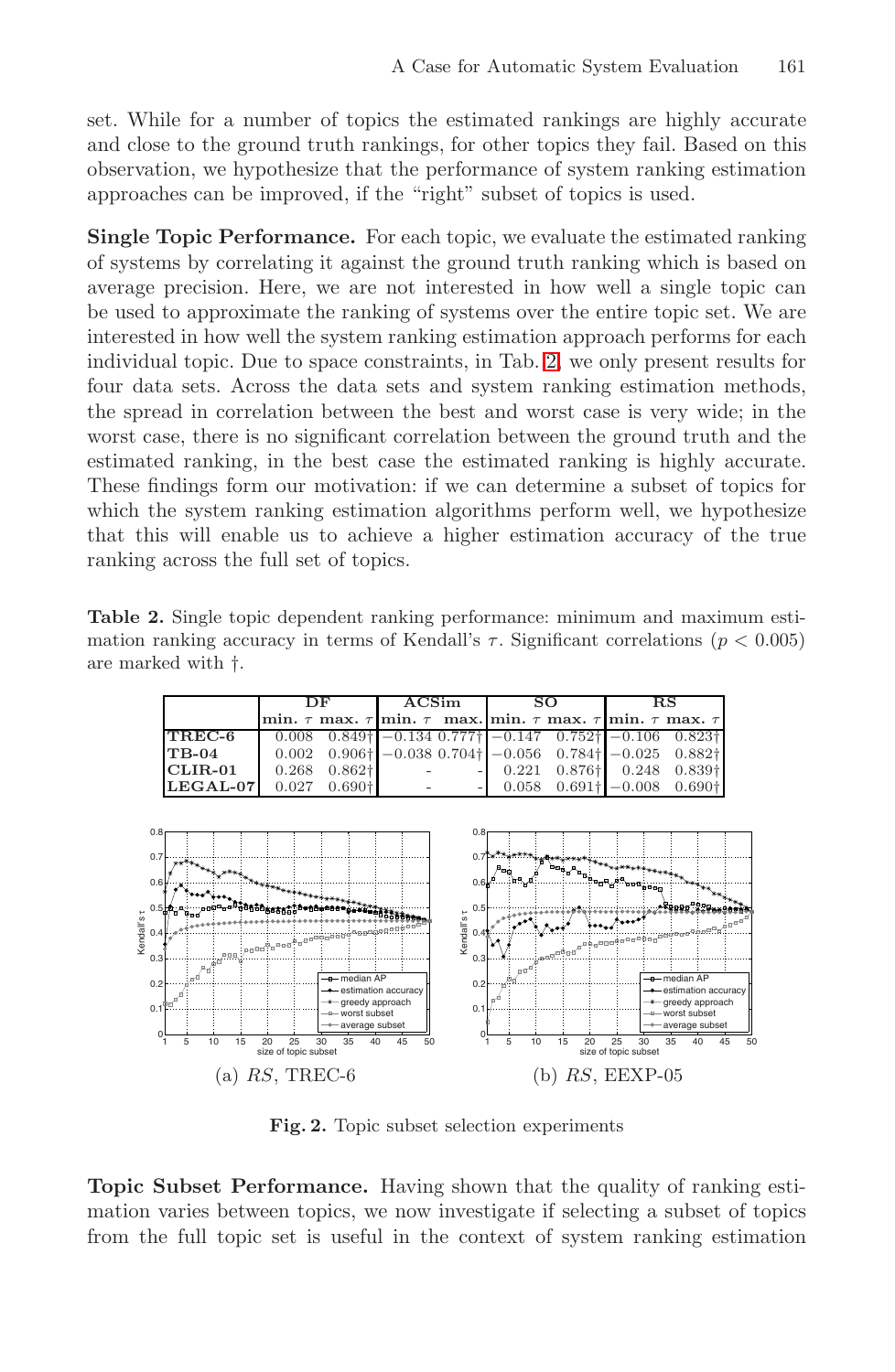**Table 3.** Topic subset selection experiments: comparison of Kendall's  $\tau$  achieved by RS when relying on the full topic set and the best greedy subset, *±* indicates the percentage of change. All  $\tau$  values are significant ( $p < 0.005$ ). The JSD columns show the results when performing automatic topic subset selection with the JSD approach. Reported are the results of topic subset sizes  $c = 10$  and  $c = 20$ . In bold, improvements of JSD over the full topic set.

|              |        | $_{\rm JSD}$    |           |               |             |
|--------------|--------|-----------------|-----------|---------------|-------------|
|              |        | full set greedy | $\pm\%$   | $c=10$ $c=20$ |             |
|              | $\tau$ | $\tau$          |           | $\tau$        | $\tau$      |
| TREC-6       | 0.443  | 0.654           | $+47.6\%$ |               | 0.455 0.485 |
| TREC-7       | 0.466  | 0.584           | $+25.3\%$ | 0.489 0.505   |             |
| TREC-8       | 0.538  | 0.648           | $+20.4\%$ | 0.585 0.588   |             |
| TREC-9       | 0.677  | 0.779           | $+15.1\%$ | 0.649         | 0.644       |
| $TREC-10$    | 0.643  | 0.734           | $+14.2\%$ | 0.634 0.635   |             |
| $TB-04$      | 0.708  | 0.846           | $+19.5\%$ | 0.760 0.733   |             |
| $TB-0.5$     | 0.659  | 0.812           | $+23.2\%$ | 0.670 0.612   |             |
| <b>TB-06</b> | 0.518  | 0.704           | $+35.9\%$ | 0.495         | 0.508       |
| $CLIR-01$    | 0.702  | 0.808           | $+15.1%$  | 0.706         | 0.698       |
| $NP-02$      | 0.693  | 0.853           | $+23.1\%$ | 0.623         | 0.597       |
| $EDISC-05$   | 0.666  | 0.801           | $+20.3\%$ | 0.709 0.729   |             |
| $EEXP-0.5$   | 0.483  | 0.718           | $+48.7\%$ | 0.6160.616    |             |
| BLTR-06      | 0.523  | 0.601           | $+14.9\%$ | 0.501         | 0.528       |
| $GEN-07$     | 0.563  | 0.678           | $+20.4\%$ | 0.530         | 0.556       |
| $LEGAL-07$   | 0.741  | 0.865           | $+16.7\%$ | 0.695         | 0.728       |
| RELFB-08     | 0.559  | 0.872           | $+60.0\%$ | 0.589         | 0.638       |

algorithms. That is, we try [to](#page-9-0) determine whether we can improve the accuracy of the algorithms over the results reported in Sec. 4.1 on the full set of topics. To investigate this point, we experiment with selecting subsets of topics according to different strategies.

A topic set consists of  $m$  topics. We thus test topic subsets of cardinality  $c = \{1, ..., m\}$ . Ideally, for each c we would test all possible subsets. As this is not feasible<sup>6</sup>, for each c, we randomly sample  $10000$  subsets of topics, run a system ranking estimation algorithm, evaluate it and record the (i) the worst  $\tau$ and (ii) the average  $\tau$  achieved across all samples<sup>7</sup>. We also include three iterative subset selection strategies: (iii) the greedy strategy, where a subset of topics is greedily built by adding one topic at a time such that  $\tau$  is maximized, (iv) the median AP strategy where a subset of topics is built by each time adding the easiest topic, which is the topic that exhibits the highest median average precision across all systems and (v) the estimation accuracy strategy where a subset of topics is built by each time adding the topic with the highest estimation accuracy (single topic performance). As strategies (iii)-(v) require knowledge of the relevance judgments, these experiments should only be seen as motivational: the goal is to determine whether it is beneficial at all to rely on subsets instead of the full topic set.

<span id="page-9-0"></span>For the topic subsets of each cardinality, we determine the correlation between the estimated ranking of systems and the ground truth ranking of systems across the full set of topics. Now we are indeed interested in how well a subset of one or

<sup>&</sup>lt;sup>6</sup> For each cardinality *c*, a total of  $\binom{m}{c}$  different subsets exist.

Recording the best  $\tau$  of the sampled subsets does not perform better than the greedy approach and is therefore not reported separately.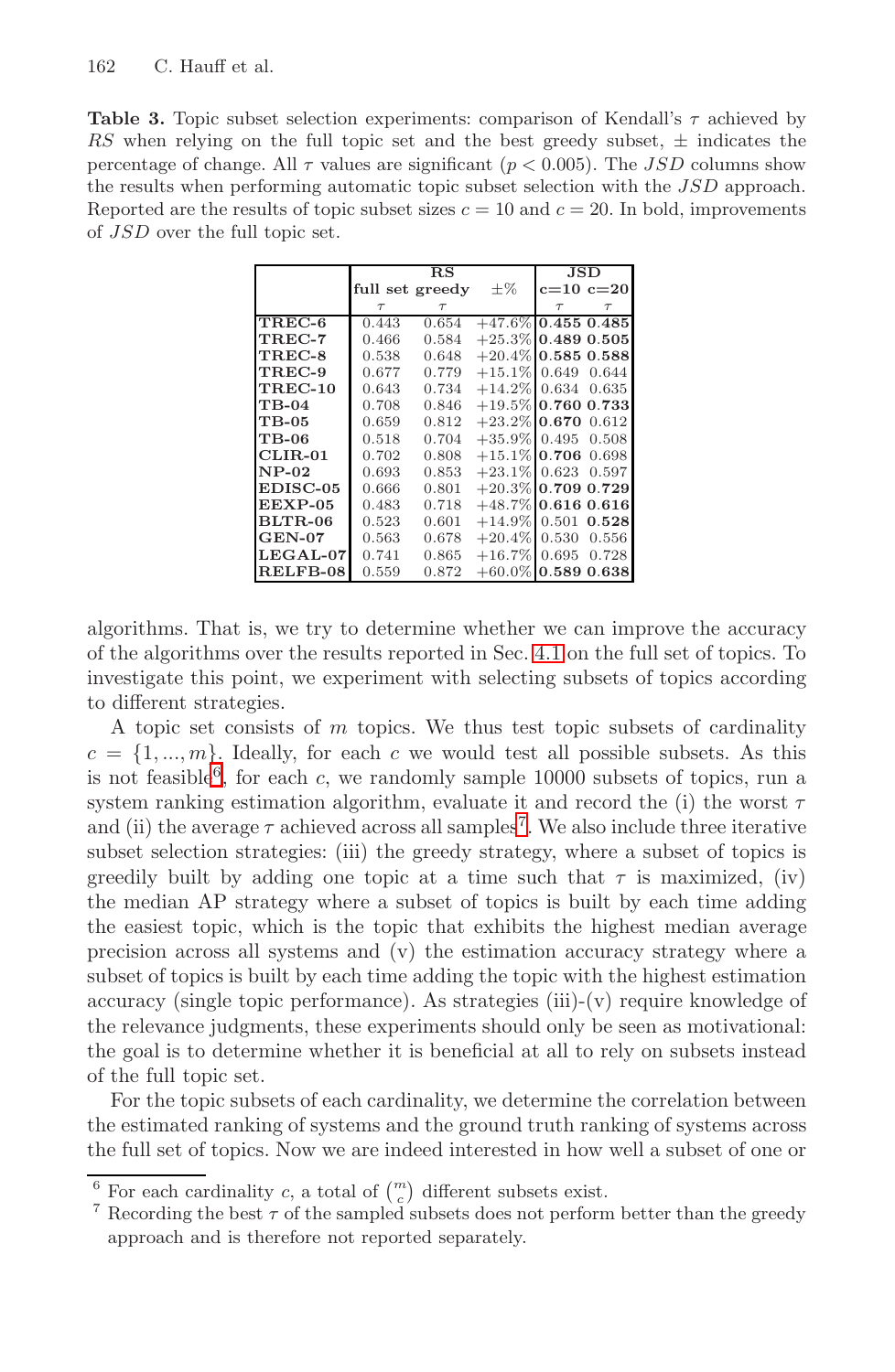more topics can be used to approximate the ranking of systems over the entire topic set.

Indicatively for two data sets, the results are shown in Fig. 2. The results of the other data sets and algorithms not shown are similar. The greedy strategy, especially at low subset sizes, yields significantly higher correlations than the baseline, which is the correlation at the full topic set size. The worst subset strategy shows the potential danger of choosing the wr[ong s](#page-8-1)ubset of topics  $-\tau$ is significantly lower than the baseline for [smal](#page-8-2)l c. When averaging  $\tau$  across all sampled subsets (the average subset strategy) of a cardinality, at subset sizes of about  $m/3$  topics, the correlation is only slightly worse than the baseline. For the median AP strategy, where first the easiest topics are added to the subset of topics, the gains in correlation over the baseline are visible, though less pronounced than for the greedy strategy. Less consistent is the estimation accuracy strategy, where first those topics are added to the topic subset, for whom the ranking of systems is estimated most accurately. While in Fig.  $2(a)$ this strategy comes closest to the greedy approach, in Fig. 2(b) this strategy most of the time performs worse than the average  $\tau$  strategy.

In Tab. 3, a summary of the results of the RS approach across all data sets is given (the results of DF, SO, *ACSim* are similar but not shown due to lack of space): shown is Kendall's  $\tau$  achieved on the full set of topics and the best performing  $\tau$  of the greedy approach. The percentage of change varies between  $14.2\%$  and 60% with a maximum  $\tau$  of 0.872. Thus, across all data sets, subsets of topics indeed exist that can significantly improve the accuracy of system ranking estimation.

**Automatic Topic Subset Selection.** Topic subset selection will only be useful in practice, if it becomes possible to automatically identif[y](#page-8-3) useful subsets. As RS proved overall to perform best, we focus on it. RS is popularity based, that is, the most often retrieved documents have the highest chance of being sampled from the pool and thus being declared pseudo relevant. This approach assumes that *popularity*  $\approx$  *relevance*. This assumption is not realistic, but we can imagine cases of topics whe[re](#page-11-4) it holds: in the case of *easy* topics. Easy topics are those, where all or most systems do reasonably well, that is, they retrieve the truly relevant document towards the top of the ranking and then, relevance can be approximated by popularity. The results of the median AP strategy in Fig. 2 confirms this reasoning.

This leads to the following strategy: adding topics to the subset of topics according to their estimated difficulty. As we do not have access to relevance judgments, we rely on an estimate of topic difficulty, as provided by the Jensen-Shannon Divergence  $(JSD)$  approach [3]. The  $JSD$  approach estimates a topic's difficulty with respect to the collection and in the process also relies on different retrieval systems: the more diverse the result lists of different systems as measured by the JSD, the more difficult the topic is. Thus, we perform an estimation task on two levels: first, a ranking of topics according to their difficulty is estimated, then we rely on the topics estimated to be easiest for system ranking estimation.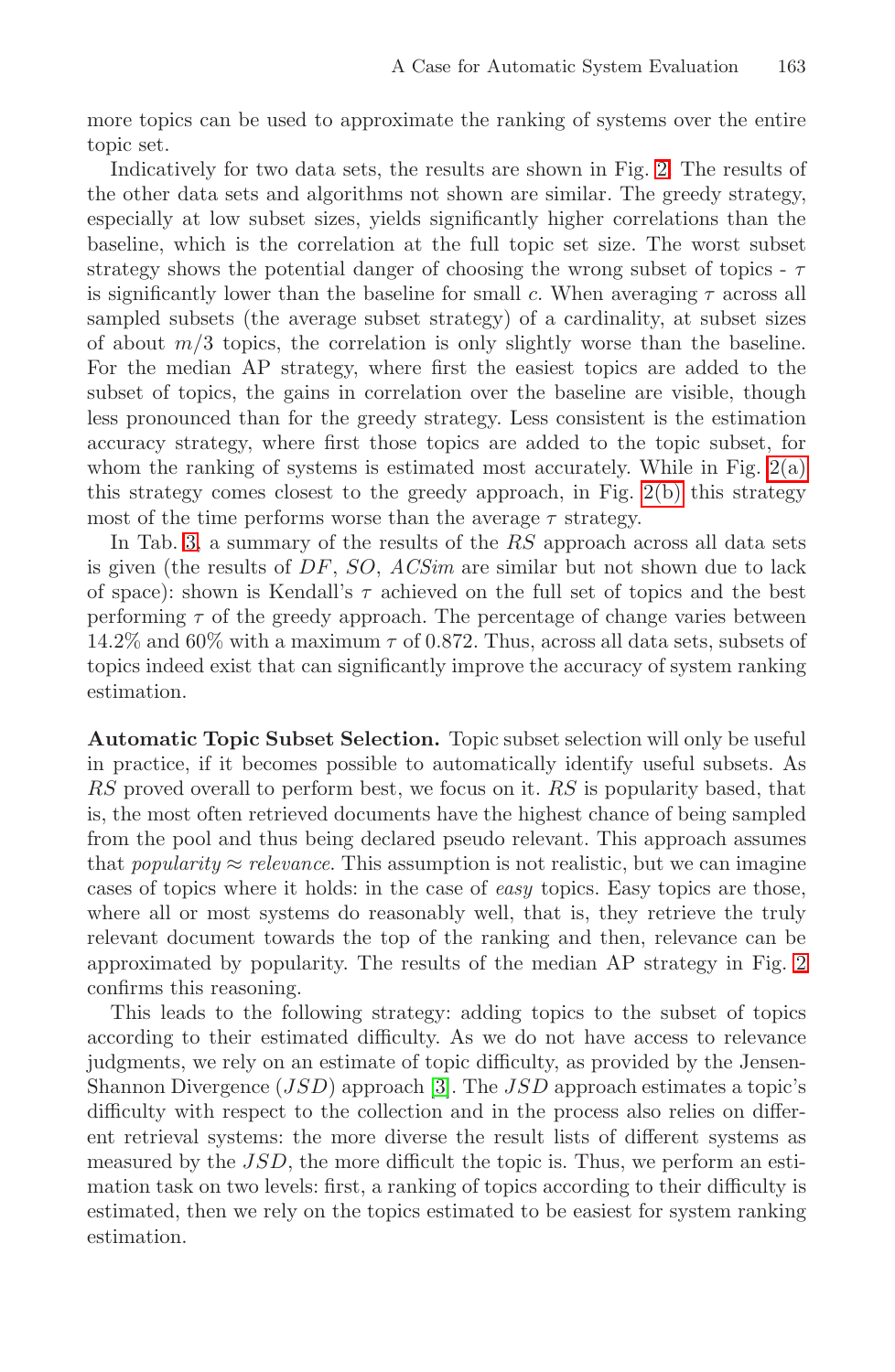<span id="page-11-0"></span>The results of this automatic subset selection approach are shown in the last two columns of Tab. 3: listed are the  $\tau$  values achieved for subsets of 10 and 20 topics estimated to be easiest. The particular size of the topic subset is of no great importance as seen in the small variation in  $\tau$ . It is also visible that this approach can help, though the improvements are small and inconsistent. As r[e](#page-12-0)ason we suspect the [fa](#page-12-0)ct, that the accuracy of the  $JSD$  approach itself is also limited [3].

### **5 Summary and Future Work**

In this work, we have compared four system ranking estimation approaches on a wide variety of data sets and, contrary to earlier findings, we have shown that the first approach proposed (Soboroff *et al.* [13]) is still the best performing method. We also observed that the ability of system ranking estimation methods varies widely for each individual topic. A number of experiments with different topic subset selection strategies confirmed the hypothesis that some subsets of topics are better suited for the system ranking estimation algorithms than others.

We proposed a strategy to automatically identify good subsets of topics by relying on topics that have been estimated to be easy. This strategy yielded some improvement, though not consistently across all data sets. Considering the potential for improvement, this result should be considered as a first attempt at topic subset selection. In the future, we will focus on identifying topic features that distinguish between topics appearing in subsets which improve system ranking estimation and topics that occur mostly in poorly performing subsets.

Finally, we made the important finding, that the problem of mis-ranking the best systems encountered by previous authors, which has so far hampered the take-up of automatic system ranking estimation, is strongly data set dependent. In particular we found that the smaller the amount is of human intervention in the best systems, the smaller the problem of underestimating their performance. In fact, for some TREC data sets we were indeed able to identify the best system correctly, thus making the case for automatic system evaluation.

### <span id="page-11-4"></span><span id="page-11-3"></span><span id="page-11-2"></span>**References**

- 1. Rank Correlation Methods. Hafner Publishing Co., New York (1955)
- <span id="page-11-1"></span>2. Amitay, E., Carmel, D., Lempel, R., Soffer, A.: Scaling ir-system evaluation using term relevance sets. In: SIGIR 2004, pp. 10–17 (2004)
- 3. Aslam, J.A., Pavlu, V.: Query hardness estimation using Jensen-Shannon divergence among multiple scoring functions. In: Amati, G., Carpineto, C., Romano, G. (eds.) ECiR 2007. LNCS, vol. 4425, pp. 198–209. Springer, Heidelberg (2007)
- 4. Aslam, J.A., Pavlu, V., Yilmaz, E.: A statistical method for system evaluation using incomplete judgments. In: SIGIR 2006, pp. 541–548 (2006)
- 5. Aslam, J.A., Savell, R.: On the effectiveness of evaluating retrieval systems in the absence of relevance judgments. In: SIGIR 2003, pp. 361–362 (2003)
- 6. Carterette, B., Allan, J.: Incremental test collections. In: CIKM 2005, pp. 680–687 (2005)